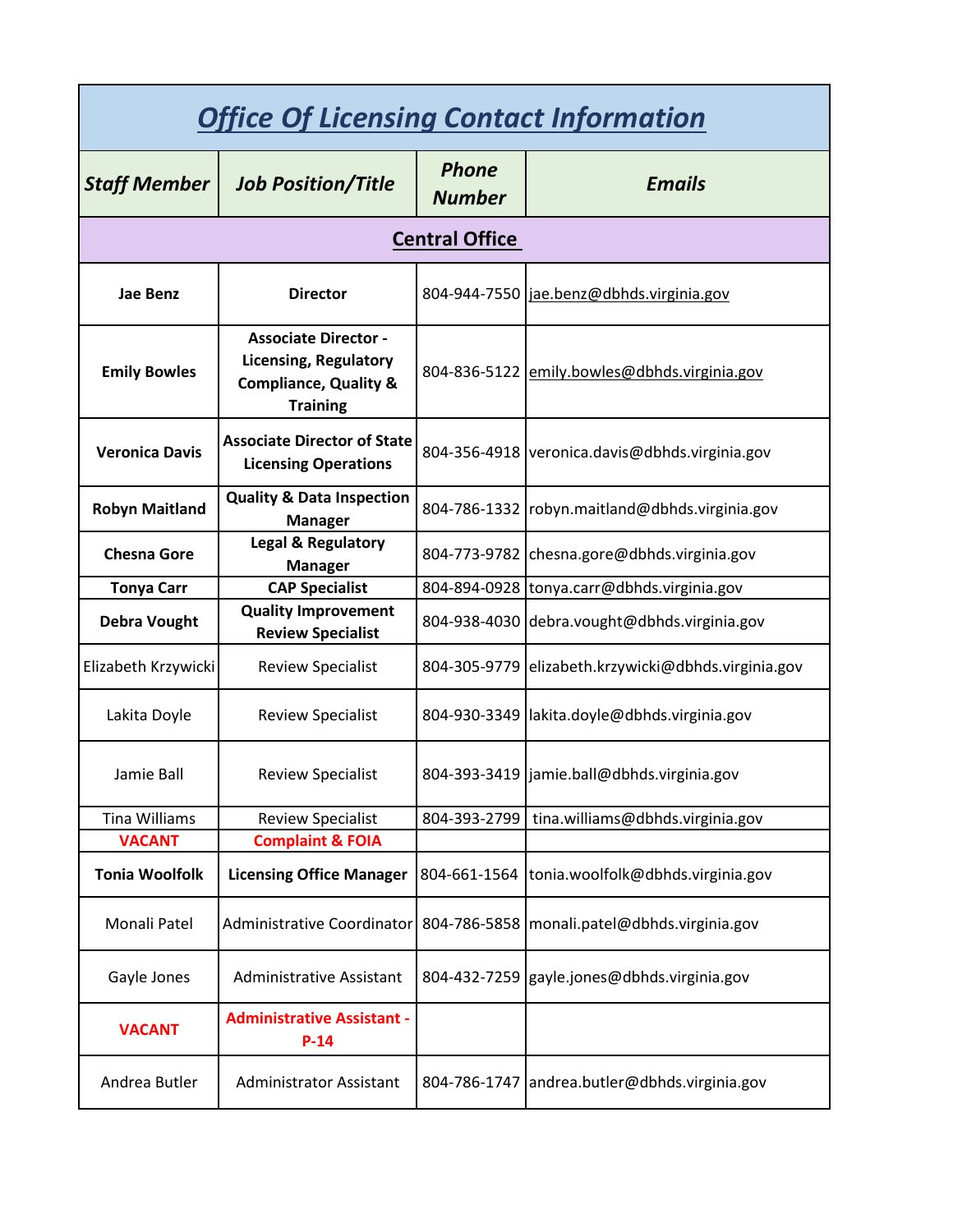| Specialized Investigation Unit (SIU) |                                                        |          |              |                                                    |
|--------------------------------------|--------------------------------------------------------|----------|--------------|----------------------------------------------------|
| <b>Angelica Howard</b>               | <b>Specialized Investigation</b><br>Unit "SIU" Manager |          | 804-240-9875 | angelica.howard@dbhds.virginia.gov                 |
| Rebekah<br>Greenfield                | SIU Investigator<br>1                                  | Region - | 804-382-1515 | rebekah.greenfield@dbhds.virginia.gov              |
| Jessica Wright                       | SIU Investigator<br>1                                  | Region - |              | 804-432-9645   jessica.wright@dbhds.virginia.gov   |
| Kristina McCray                      | SIU Investigator<br>2                                  | Region - |              | 804-972-0577   kristina.mccray@dbhds.virginia.gov  |
| Amanda Whorley                       | SIU Investigator<br>3                                  | Region - |              | 804-786-1747 amanda.whorley@dbhds.virginia.gov     |
| <b>Travis Nelson</b>                 | SIU Investigator<br>3                                  | Region - |              | 804-432-6470 travis.nelson@dbhds.virginia.gov      |
| Nanshill Wilson                      | SIU Investigator<br>4                                  | Region - | 804-382-9061 | Inanshill.wilson@dbhds.virginia.gov                |
| <b>Gregory Relaford</b>              | SIU Investigator<br>4                                  | Region - | 804-297-5107 | gregory.relaford@dbhds.virginia.gov                |
| John Turner                          | SIU Investigator<br>5                                  | Region - |              | 804-709-4415 john.turner@dbhds.virginia.gov        |
| Jennifer<br>Thomasson                | SIU Investigator<br>5                                  | Region - |              | 804-625-5930 jennifer.thomasson@dbhds.virginia.gov |

## **Incident Management Unit (IMU)**

| <b>VACANT</b>        | <b>Incident Management</b><br><b>Manager</b> |              |                                                   |
|----------------------|----------------------------------------------|--------------|---------------------------------------------------|
| Michele Laird        | Incident Management<br>Specialist            | 804-432-4822 | Michele.laird@dbhds.virginia.gov                  |
| Jakuta Williams      | Incident Management<br>Specialist            |              | 804-664-2452   jakuta.williams@dbhds.virginia.gov |
| David Wampler        | Incident Management<br>Specialist            |              | 804-709-4844 brian.dempsey@dbhds.virginia.gov     |
| <b>Brian Dempsey</b> | Incident Management<br>Specialist            |              | 804-584-0752 david.wampler@dbhds.virginia.gov     |
| Jessica Salvador     | Incident Management<br>Specialist            |              | 804-624-8081 jessica.salvador@dbhds.virginia.gov  |
| Lisa Lingat          | Incident Management<br>Specialist            | 703-342-6521 | lisa.lingat@dbhds.virginia.gov                    |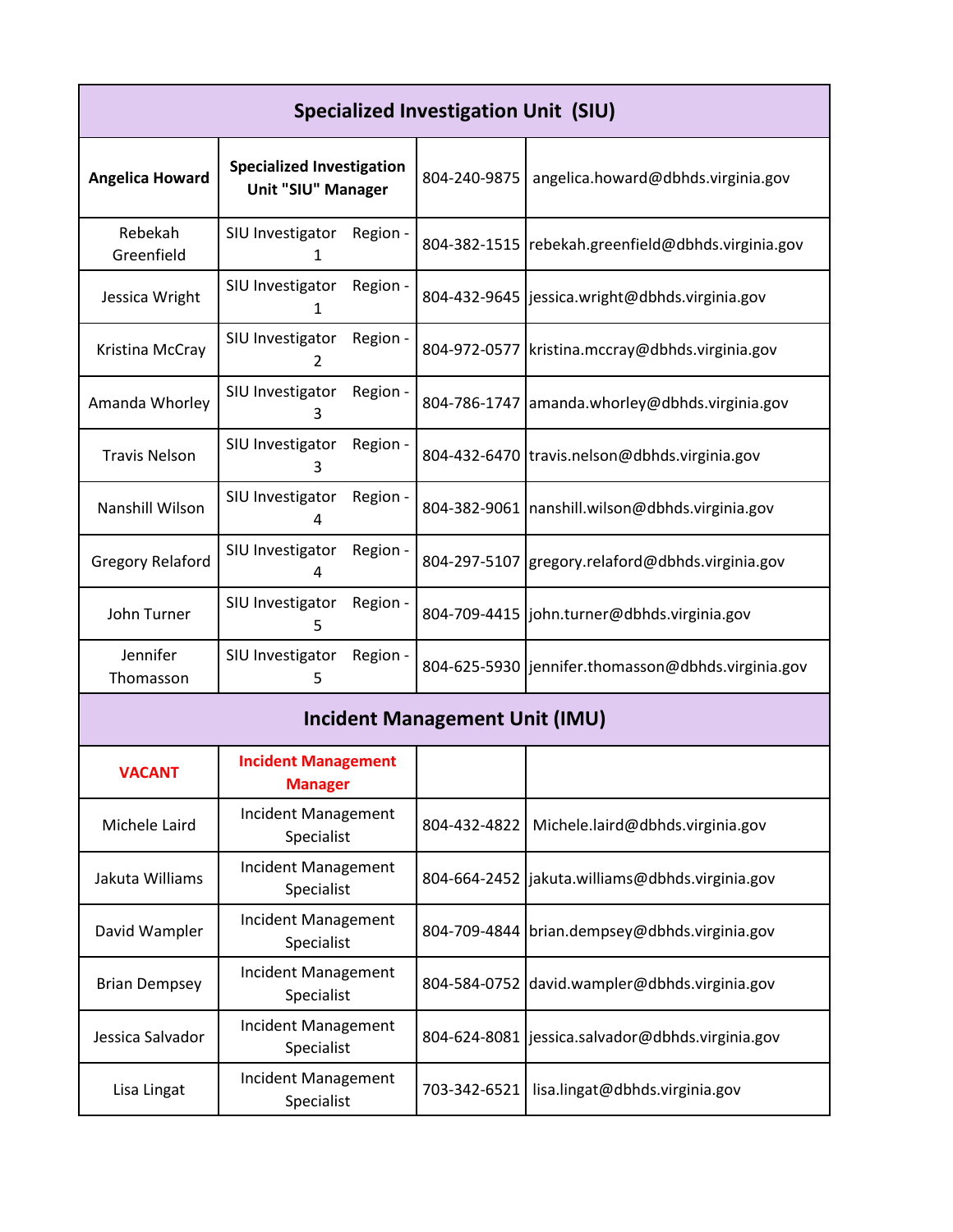| Lakesha Steele                    | Incident Management<br>Specialist                |                   | 804-584-0750 lakesha.steele@dbhds.virginia.gov    |
|-----------------------------------|--------------------------------------------------|-------------------|---------------------------------------------------|
| <b>Sherry Miles</b>               | Incident Management<br>Specialist(P-14)          |                   | 804-432-6324 sherry.miles@dbhds.virginia.gov      |
| Assiatu Swaray                    | Incident Management<br>Specialist                | 804-584-0057      | assiatu.swaray@dbhds.virginia.gov                 |
| Nichola McCargo                   | Incident Management<br>Specialist(P-14)          |                   | 804-584-0062   nichola.mccargo@dbhds.virginia.gov |
|                                   |                                                  | Region - 1        |                                                   |
| <b>Rhonda Angel</b>               | <b>Regional Manager - Region</b><br>1            | 434-989-0970      | rhonda.angel@dbhds.virginia.gov                   |
| Christopher Cart                  | Licensing Specialist -<br>Region 1               | 703-501-2525      | christopher.cart@dbhds.virginia.gov               |
| April Dovel                       | <b>Licensing Specialist -</b><br>Region 1        |                   | 804-263-4344 april.dovel@dbhds.virginia.gov       |
| Daniel Jenkins                    | <b>Licensing Specialist -</b><br>Region 1        | 804-414-4949      | daniel.jenkins@dbhds.virginia.gov                 |
| Jill James                        | Licensing Specialist -<br>Region 1               |                   | 804-366-1075   jill.james@dbhds.virginia.gov      |
| Kevin Lassiter                    | Licensing Specialist -<br>Region 1               |                   | 804-822-2947 kevin.lassiter@dbhds.virginia.gov    |
| Ann Mays                          | Licensing Specialist -<br>Region 1               |                   | 804-786-1747 ann.mays@dbhds.virginia.gov          |
| Mark Seymour                      | Licensing Specialist -<br>Region 1               |                   | 804-971-1060   mark.seymour@dbhds.virginia.gov    |
|                                   |                                                  | <b>Region - 2</b> |                                                   |
| <b>Tina Whitfield-</b><br>Johnson | <b>Regional Manager - Region</b><br>2            | 804-840-5382      | tina.whitfieldjohnson@dbhds.virginia.gov          |
| Chantelle Blackson<br>Dixon       | Licensing Specialist -<br>Region 2               | 804-389-9205      | chantelle.blackson@dbhds.virginia.gov             |
| <b>Andrew Williams</b><br>Ш       | <b>Licensing Specialist -</b><br>Region 2        | 804-920-5284      | andrew.williamsiii@dbhds.virginia.gov             |
| Kecia David                       | Licensing Specialist -<br>Region 2               | 804-971-2043      | kecia.david@dbhds.virginia.gov                    |
| <b>Tantanea Williams</b>          | <b>Licensing Specialist -</b><br>Region 2        | 804-938-1139      | tantanea.williams@dbhds.virginia.gov              |
| <b>VACANT</b>                     | <b>Licensing Specialist -</b><br><b>Region 2</b> |                   |                                                   |
|                                   |                                                  |                   |                                                   |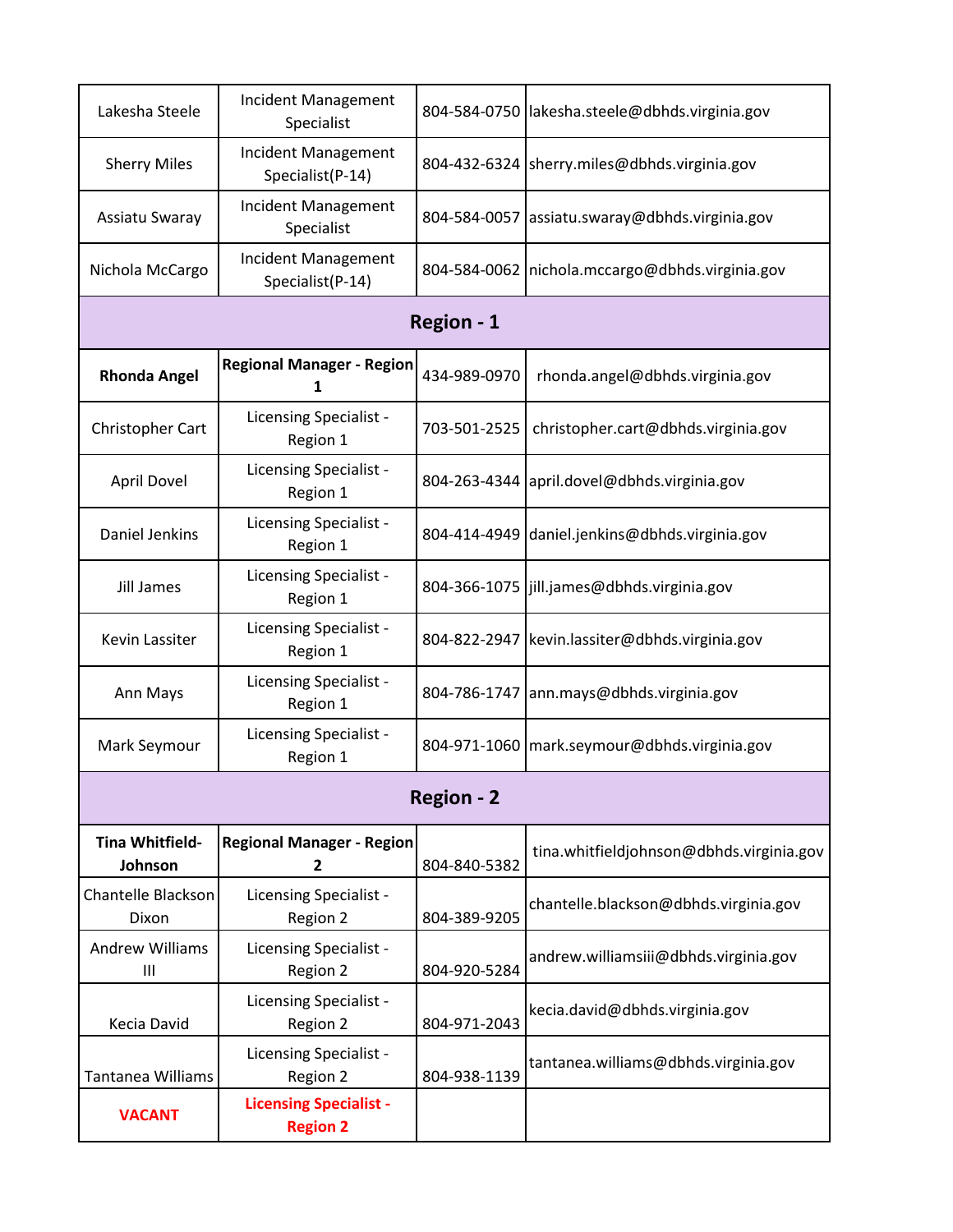| Region - 3                  |                                                               |              |                                                    |
|-----------------------------|---------------------------------------------------------------|--------------|----------------------------------------------------|
| <b>Dwayne Lynch</b>         | <b>Regional Manager - Region</b><br>3                         | 540-524-8019 | dwayne.lynch@dbhds.virginia.gov                    |
| Andi Carter                 | Licensing Specialist -<br>Region 3                            | 804-314-7725 | andi.carter@dbhds.virginia.gov                     |
| Dale Hamann                 | Licensing Specialist -<br>Region 3                            | 804-243-3611 | dale.hamann@dbhds.virginia.gov                     |
| Jordan Hyde                 | Licensing Specialist -<br>Region 3                            | 804-773-5919 | jordan.hyde@dbhds.virginia.gov                     |
| Donna Cochran               | Licensing Specialist -<br>Region 3                            | 804-773-0309 | donna.hodges@dbhds.virginia.gov                    |
| <b>Christine Morris</b>     | Licensing Specialist -<br>Region 3                            | 804-382-1569 | christine.morris@dbhds.virginia.gov                |
| Region - 4                  |                                                               |              |                                                    |
| <b>Mackenzie</b><br>Glassco | <b>Regional Manager - Region</b><br>Δ                         | 804-363-5979 | mackenzie.glassco@dbhds.virginia.gov               |
| <b>VACANT</b>               | <b>Licensing Specialist -</b><br><b>Region 4</b>              |              |                                                    |
| Cynthia Gwinn               | Licensing Specialist -<br>Region 4                            |              | 804-661-2760 cynthia.gwinn@dbhds.virginia.gov      |
| Nicole Destefano            | Licensing Specialist -<br>Region 4                            |              | 804-971-6383   nicole.destefano@dbhds.virginia.gov |
| Patricia Atkins             | Licensing Specialist -<br>Region 4                            |              | 804-837-3359   patricia.atkins@dbhds.virginia.gov  |
| <b>Josie Russell</b>        | Licensing Specialist -<br>Region 4                            |              | 804-584-0055  josie.russell@dbhds.virginia.gov     |
| Region - 4.5                |                                                               |              |                                                    |
| <b>Kesia Gwaltney</b>       | <b>Regional Manager (Central</b><br>& Tidewater) - Region 4.5 | 804-382-2831 | kesia.gwaltney@dbhds.virginia.gov                  |
| Coy Stevenson               | Licensing Specialist -<br>Region 4                            | 804-837-5479 | coy.stevenson@dbhds.virginia.gov                   |
| Nicole Willis               | Licensing Specialist -<br>Region 4                            |              | 804-347-2182   nicole.willis@dbhds.virginia.gov    |
| Lauren Allen                | Licensing Specialist -<br>Region 4                            | 804-664-2461 | lauren.allen@dbhds.virginia.gov                    |